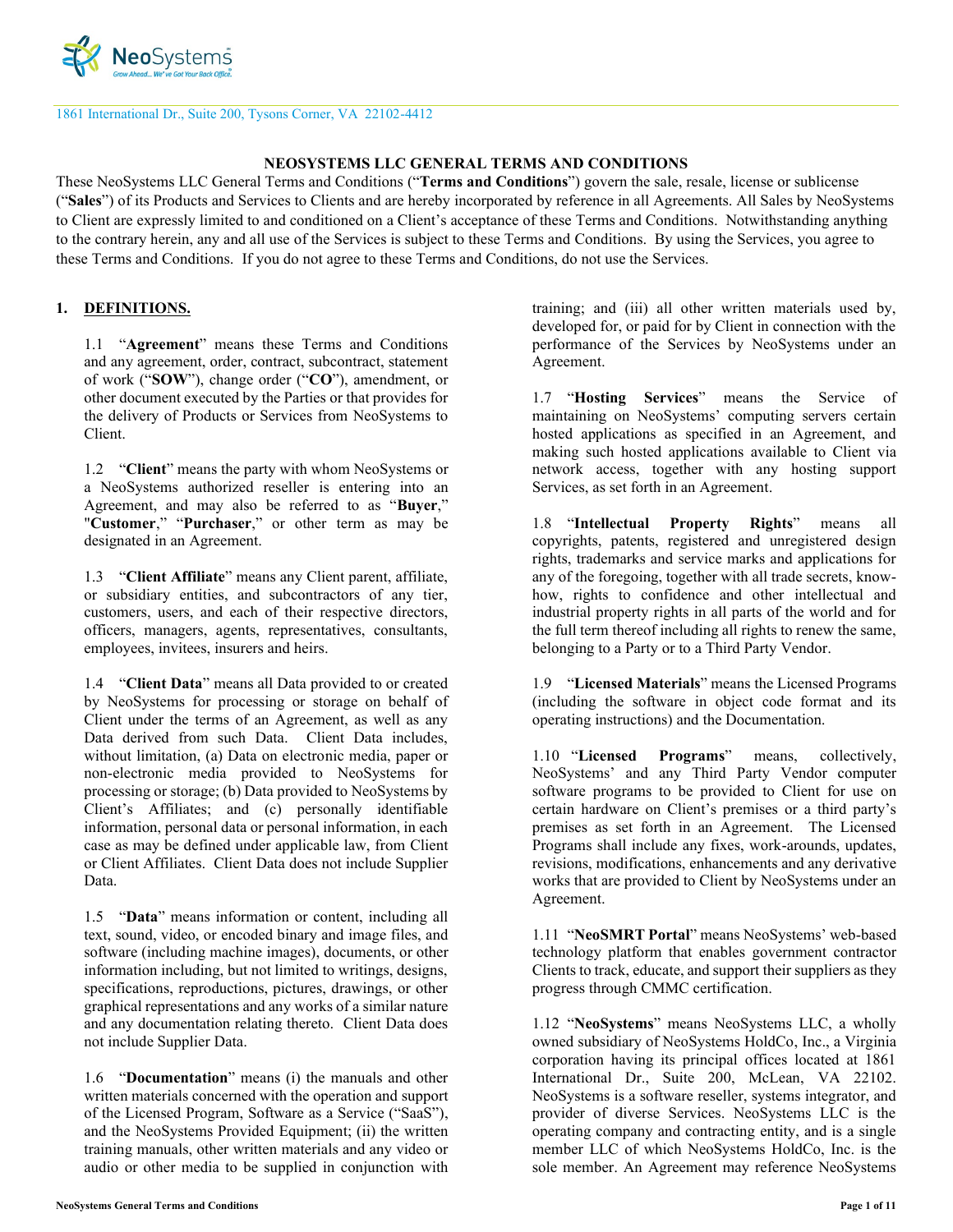by name, or alternatively, as "**Provider**," "**Consultant**," "**Supplier**," "**Contractor**," or such other term as may be designated in an Agreement.

1.13 "**NeoSystems Affiliate**" means any NeoSystems parent, affiliate, or subsidiary entities, and subcontractors of any tier, and each of their respective directors, officers, managers, agents, representatives, consultants, employees, invitees, insurers and heirs.

1.14 "**NeoSystems Provided Equipment**" means the NeoSystems hardware, peripherals, and other goods and materials (other than the Licensed Materials) provided, installed, or to be provided or installed by NeoSystems at the Client's premises or third party premises as set forth in an Agreement, for the purposes of enabling the Client to use the Services as specified in an Agreement.

1.15 "**NeoSystems Tools**" means any of NeoSystems' proprietary information and know-how used at any time by NeoSystems in the conduct of business, including without limitation, technical information, designs, templates, software modules, processes, methodologies, systems used to create computer programs or software, procedures, code books, computer programs, plans, or any other similar information including improvements, modifications or developments thereto.

1.16 "**Party**" (or collectively "**Parties"**) means NeoSystems and/or any Client as designated in an Agreement.

1.17 "**Product**" or "**Products**" means, collectively, the Licensed Materials and the NeoSystems Provided Equipment provided by NeoSystems to Client as designated in an Agreement.

1.18 "**Professional Services**" means services including, but not limited to, one or more of the following: technical support, consulting, education/training, customer support, managed services (which may include, without limitation, managed/outsourced accounting services, human capital services, cyber/ data security services, and/ or IT services), or other professional services to be provided by NeoSystems as designated in an Agreement.

1.19 "**Services**" means, collectively, the Professional Services, Hosting Services and services relating to the Products as set forth in an Agreement.

1.20 "**Supplier Data**" means Data submitted by Client's supplier's in the NeoSMRT Portal.

1.21 "**System**" means, collectively, the Licensed Programs and the NeoSystems Provided Equipment and NeoSystems network as the same operate together in the provision of the Services as set forth in an Agreement.

1.22 "**Third Party Vendors**" means all persons or entities who own the Intellectual Property Rights in the Licensed Programs or who have license rights in the Licensed Programs or any part or parts thereof and which license rights are superior to the license rights of NeoSystems and/or the Client.

## **2. INVOICING AND PAYMENT.**

2.1 **Invoicing.** NeoSystems will tender invoices to Client's designated point of contact as specified in an Agreement as follows:

2.1.1 **Professional Services**. NeoSystems will tender invoices for Fees and Expenses (as defined below) for all Professional Services billed on a time and materials basis, on a monthly basis in arrears.

2.1.2 **Hosting Services**. NeoSystems will tender invoices for Hosting Services upon commencement of such Hosting Services and thereafter monthly in advance.

2.1.3 **Licensed Programs.** NeoSystems will tender invoices for Licensed Programs upon delivery of software to Client. NeoSystems will tender invoices for Licensed Program renewals approximately thirty (30) days prior to the renewal date.

2.1.4 **Fixed Fees**. NeoSystems will tender invoices for fixed Fees as set forth in an Agreement.

2.2 **Reimbursable Expenses.** Client will reimburse NeoSystems for reimbursable expenses ("**Expenses**") set forth in an invoice as may be specified in an Agreement.

2.3 **Payment.** The Client agrees to pay NeoSystems fees for the Products and Services ("**Fees**") at the rates set forth in an Agreement. Client agrees to pay all NeoSystems' undisputed charges within thirty (30) days after NeoSystems invoices Client as set forth in Section 2.1, above. Interest on money due under an invoice will accrue at a monthly rate of 1.50% on undisputed amounts outstanding greater than 30 calendar days. If Client in good faith disputes any charges in an invoice, whether in whole or in part, then Client will provide written notice to NeoSystems of the disputed amount adequately supported by a bona fide explanation and documentation within five (5) business days after the tender of such invoice to Client ("**Payment Dispute Notice**"), and will pay all amounts for which a dispute has not been documented in accordance with this Section 2.3. If Client fails to provide such Payment Dispute Notice within such five day period, Client agrees that it has accepted the Products or Services associated with such invoice. For a Payment Dispute Notice to be valid, it must specify in detail the extent to which and the reasons why Client disputes the invoice. The Parties will resolve all invoice disputes in accordance with Section 12 (Dispute Resolution). Upon resolution of the dispute, Client will pay all previously unpaid disputed amounts in accordance with such resolution within fifteen (15) calendar days. Time is of the essence with respect to Client's obligations under this Section 2.3. All payments pursuant to an Agreement shall be made solely in the currency of the United States of America.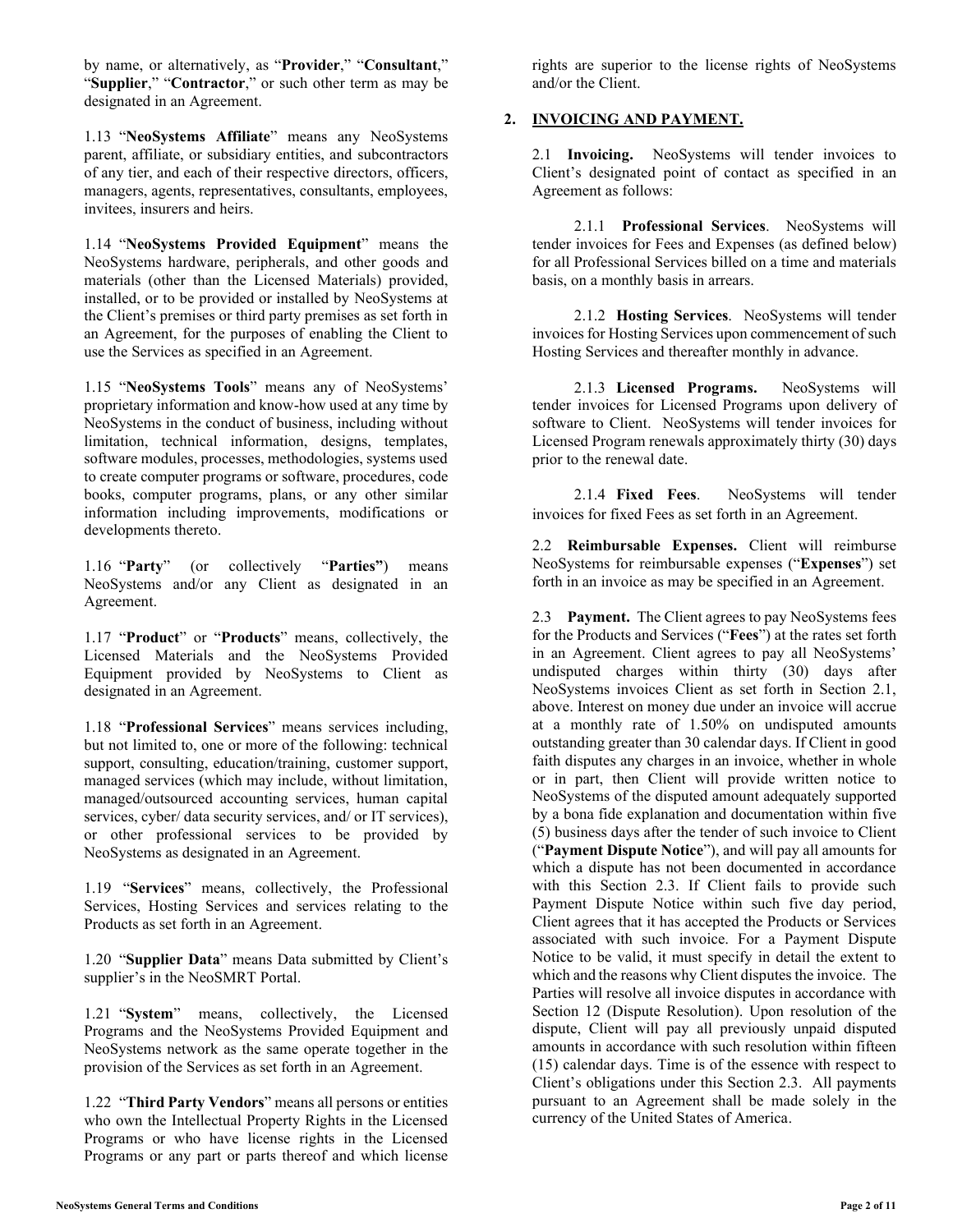2.4 **Taxes.** Amounts due under an Agreement are payable to NeoSystems without deduction and are net of any tax, tariff, duty, or assessment imposed by any government authority (national, state, provincial, or local), including without limitation any sales, use, excise, ad valorem, property, withholding, or value added tax withheld at the source. If applicable law requires withholding or deduction of such taxes or duties, Client shall separately pay NeoSystems the withheld or deducted amount. NeoSystems will charge Client sales tax as a separate line item on the invoice, as applicable. If Client claims to be exempt from sales or use taxes, Client will provide NeoSystems with the appropriate certificate upon execution of the applicable Agreement.

# **3. DEFAULT**

3.1 **Default.** Client shall be deemed to be in default ("**Default**") of an Agreement in the event that (a) Client fails to function as a going concern; (b) a receiver, trustee, or other custodian for Client or its assets is appointed, applied for, or consented to; (c) Client becomes insolvent or unable to pay its debts as they mature in the ordinary course; (d) Client makes an assignment for the benefit of creditors; (e) Client is liquidated or dissolved; (f) any proceedings are commenced by or against Client under any bankruptcy, insolvency, or debtor's relief law and not dismissed within 60 days; (g) Client fails to observe and perform a material term of an Agreement and such failure continues for a period of thirty (30) days after receipt of written notice from NeoSystems; or (h) Client fails to make any payment of Fees or Expenses required hereunder when due, and such failure continues for a period of ten (10) days. In the event of Client's Default hereunder, NeoSystems may (i) suspend performance and/or terminate the applicable Agreement; and/or (ii) pursue any equitable or legal remedies NeoSystems may have under an Agreement.

# **4. WARRANTIES.**

## 4.1 **NeoSystems Warranties**.

4.1.1 **Services.** NeoSystems will perform the Services in material conformance with the terms of an applicable Agreement during the term thereof. NeoSystems further warrants that NeoSystems' employees assigned to perform the Services are qualified to perform their assigned tasks. Client's sole and exclusive remedy for breach of this warranty will be, at NeoSystems' sole option (a) re-performance of the nonconforming Services materially as described in the applicable Agreement; or (b) a pro rata refund of Fees previously paid to NeoSystems for the nonconforming Services.

4.1.2 **Products.** Except as otherwise provided herein, NeoSystems warrants that the Products will perform in material conformance with the technical specifications set forth in the applicable Agreement upon delivery to Client. Client's sole and exclusive remedy for breach of this warranty is (a) if the creator, owner or licensor is not NeoSystems, to receive reasonable assistance from NeoSystems to seek redress directly from the creator or owner of such Product; or (b) if the creator, owner or licensor is NeoSystems, at NeoSystems' sole option, the repair or replacement of the nonconforming Product, or the refund of its purchase price. NeoSystems does not warrant that the Products will perform without error or that they will run without material interruption.

4.1.3 **Exclusions.** NeoSystems provides no warranty regarding, and will have no responsibility for, any claim arising out of (i) a modification of the Products or Services made by anyone other than NeoSystems; (ii) use of the Products or Services in combination with any operating system, hardware, or software not authorized in the applicable Agreement; (iii) damage to the Products or Services by Client, including without limitation through misapplication, misuse, abuse, accident, neglect, or mishandling; (iv) the performance of the Products or Services after the expiration or earlier termination of the applicable Agreement with respect to such Products and Services; or (v) the acts or omissions of Client. Client may not bring a claim under an Agreement more than eighteen (18) months after the cause of action arises. No warranties under this Section 4.1 shall extend to any third party.

4.1.4 **Third Party Components.** NeoSystems shall, at Client's sole cost and expense, (a) use reasonable efforts to pass through to Client any warranty right it receives from a Third Party Vendor with respect to any Licensed Materials owned or licensed by Third Party Vendor ("**Third Party Components**") to the extent NeoSystems has the right or reasonable ability to do so; and (b) reasonably cooperate with Client in enforcing such rights. NEOSYSTEMS PROVIDES NO WARRANTIES, EXPRESS OR IMPLIED, WITH REGARD TO THIRD PARTY COMPONENTS, AND NEOSYSTEMS WILL NOT BE LIABLE FOR ANY FAILURE OF ANY THIRD PARTY COMPONENT TO FUNCTION AS EXPECTED.

4.1.5 **Software Options.** If Client purchases a software option in which Client is responsible for acquiring the license, and NeoSystems agrees to install the thirdparty software for Client, Client is solely responsible for obtaining a valid license from the Third Party Vendor. If NeoSystems purchases any third-party software on Client's behalf, Client agrees to sign any required third-party license agreements prior to delivery or installation of the third-party software. If NeoSystems installs third-party software at Client's request and acceptance of license terms is effected electronically, Client authorizes NeoSystems to accept the third-party license terms on Client's behalf.

### 4.2 **Client Warranties.**

4.2.1 **Client Data**. Client warrants that any Client Data will not (a) infringe or violate a copyright, trademark, trade secret, privacy, confidentiality or contractual right; (b) be illegal, unlawful, fraudulent, harmful, pornographic, defamatory, of a harassing nature, or invasive of personal privacy or private rights; (c) create a risk of harm or any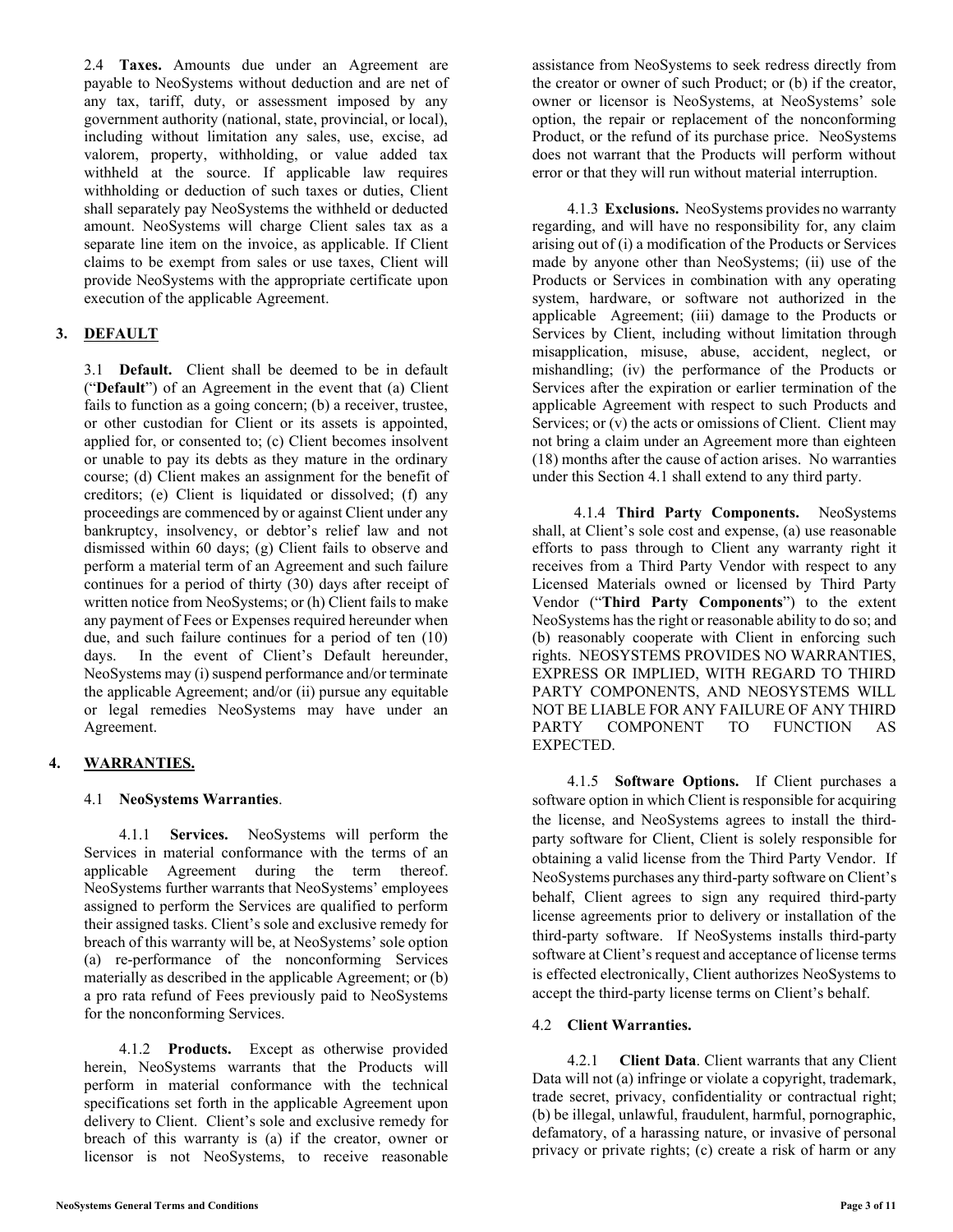other loss or damage to any person or property; (d) violate the CAN-Spam Act of 2003 or any other law or restriction on electronic advertising; (e) constitute or contribute to a crime or a tort; (f) contain any Data that Client does not have a right to upload into the System; (g) constitute information governed by the Health Insurance Portability and Accountability Act of 1996 ("HIPAA"), unless Client has a signed Business Associate Agreement (as defined by HIPAA) with NeoSystems; (h) otherwise be prohibited as specified in an Agreement; or (i) classified information as defined in 50 U.S. Code § 834.

4.2.2 **Data Management and Security.** As between NeoSystems and Client, Client shall at all times remain the sole and exclusive owner of Client Data, and NeoSystems' use and possession thereof is solely on Client's behalf. NeoSystems' may access and use Client Data only as necessary to provide the Services and Products, perform or enforce contractual obligations, comply with applicable law, as necessary to monitor and improve the Services, and for statistical, analytical or aggregate non-personally identifiable use. Client is solely responsible for ensuring the Product or Service and its security is appropriate for Client's Data and Client's intended use. Client is responsible for taking and maintaining appropriate steps to protect the confidentiality, integrity, and security of Data under its control, including without limitation, to the extent non inconsistent with the Service being provided, removing personal identifiers and encrypting Client Data before it is uploaded into the System. Except as expressly set forth in an Agreement, Client is responsible for providing any notices to its users of the Products and Services, and obtaining any legally required consents therefrom. Client represents and warrants to NeoSystems that it has the right under applicable law (including without limitation providing all required notices, obtaining all necessary consents and complying with applicable contractual obligations) to disclose or provide access to Client Data to NeoSystems and to authorize NeoSystems to use, retain or otherwise process Client Data for purposes of complying with its obligations and providing the Services and Products under an Agreement. Notwithstanding anything to the contrary contained herein, except as otherwise required by law, any statutory or regulatory notice of breach obligation which may arise with respect Client Data shall be Client's sole and exclusive responsibility and obligation at Client's sole cost and expense. NeoSystems undergoes annual SOC 1 and SOC 2 audits and is subject to federal statutory and regulatory requirements related to is data security practices. NeoSystems shall notify Client of any data security breach resulting in unauthorized access to the Client Data within seventy-two (72) hours after becoming aware of such breach. NeoSystems shall not be responsible for retaining any Client Data more than thirty (30) days after termination of the Service. Client Data may be deleted after thirty (30) days following the date of Service termination. Except as expressly set forth in an Agreement, NeoSystems will not restore, provide on any storage media, or send out any Data pertaining to a terminated Service. It is Client's responsibility to arrange for migration of Client Data prior to the expiration of the

4.2.3 **Risk of Exposure.** NeoSystems uses commercially reasonable practices to maintain security and privacy of Client Data. Some service offerings may include compliance with specific security standards and regulations as set forth specifically in an Agreement (collectively, the "Data Security Standards"). Notwithstanding the foregoing, Client recognizes and agrees that hosting Data online involves risks of unauthorized disclosure or exposure, and that in accessing and using the System, Client assumes such risks. Client understands and agrees that NeoSystems makes no security guaranty beyond the requirements of the Data Security Standards for the applicable Services to be provided as set forth in an Agreement. Notwithstanding anything to the contrary herein, NeoSystems does not guarantee and expressly disclaims security and compliance with Data Security Standards with respect to non-vendor supported hardware and software (e.g. end of life) ("EOL Products"), and Client hereby expressly assumes all responsibility for the use of EOL Products and any and all liability arising therefrom.

4.2.4 **Data Accuracy**. NeoSystems will have no responsibility or liability for the accuracy of Client Data.

4.2.5 **EU Data.** If Client engages in the "processing" of "personal data" (as such terms are defined in the EU General Data Protection Regulation 2016/679 ("GDPR")) from the European Union, then Client will (a) inform NeoSystems in writing of Client's intended use of the Products or Services for processing personal data from the EU; (b) comply with all requirements of the GDPR and all implementing rules, associated policies, and directives; (c) execute, as between Client and NeoSystems, a data processing agreement in compliance with the GDPR, whereby Client is the data controller and NeoSystems is the data processor or whereby Client is the data processor and NeoSystems is the sub-processor (as said terms are defined in the GDPR); (d) adhere to the GDPR, including the designation of Client's data protection officer and execution by Client of data processing agreements with data controllers and Client's own sub-processors; and (e) ensure that Client is fully transparent about the nature and purpose of its processing of personal data.

4.2.6 **Personal Information under the California Consumer Privacy Act.** For purposes of an Agreement, NeoSystems is a "service provider" as defined under the California Consumer Privacy Act of 2018, Cal. Civil Code § 1798.100 et seq., as amended, and any regulations promulgated thereunder (the "CCPA"). NeoSystems shall not: (a) sell personal information, or (b) retain, use or disclose any personal information for any purpose other than for the specific purpose of providing the Services and Products to Client pursuant to an Agreement, or as otherwise permitted by the CCPA. NeoSystems certifies that it understands and will comply with its obligations under the CCPA. In addition to the term "service provider," the terms "personal information" and "sell" in this Section shall have the same meanings as set forth in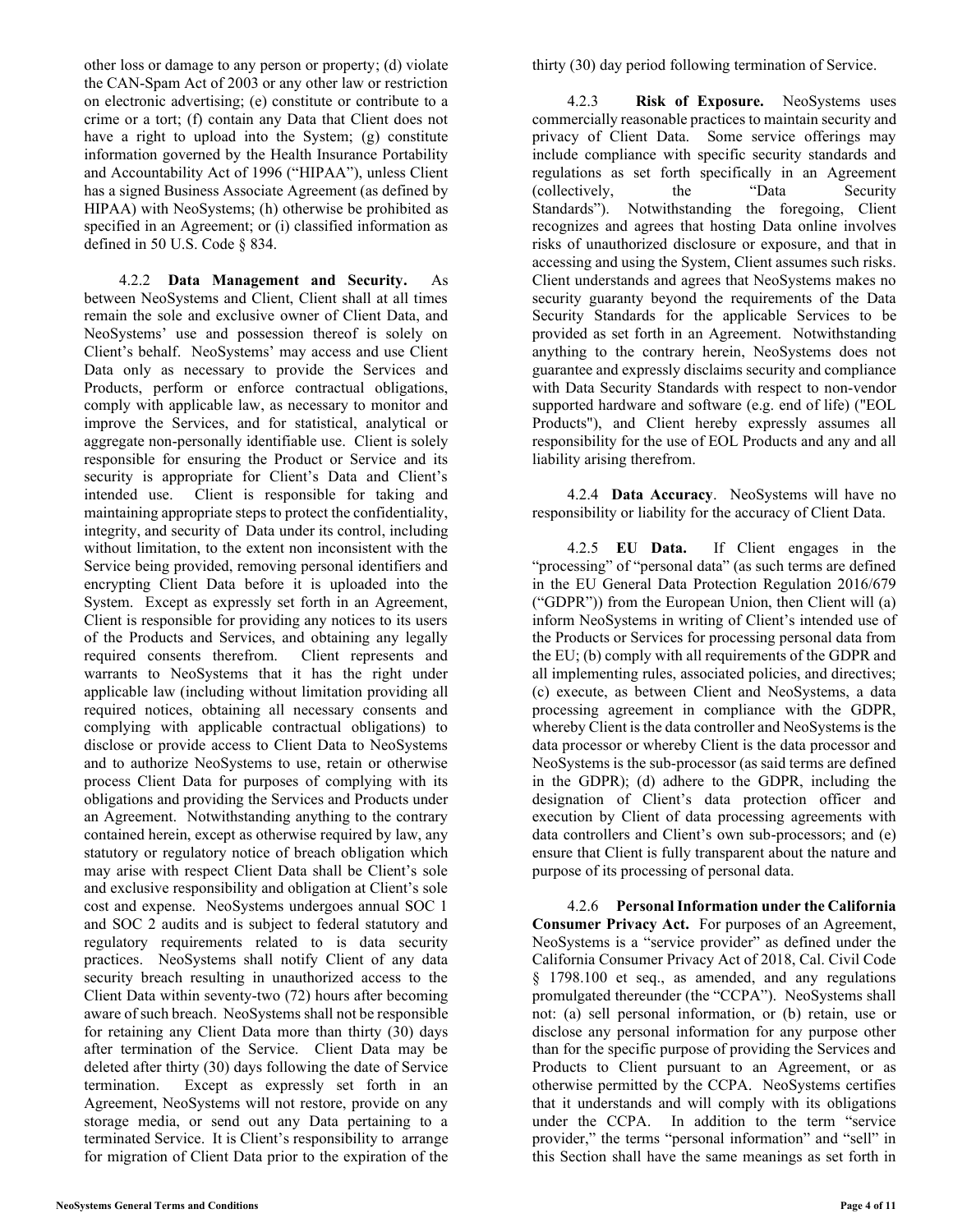4.3 **Mutual Warranties.** Each Party warrants to the other that (i) it has the full corporate right, power and authority to enter into, execute and perform its obligations under each Agreement; (ii) the performance of its duties and obligations hereunder do not and will not violate any agreement or other legal obligation by which it is bound; and (iii) it has complied with its duties to all applicable governing authorities. Each Party acknowledges and agrees that it will be solely responsible for complying with all laws, regulations and rules applicable to its performance under an Agreement.

4.4 **Disclaimer. EXCEPT FOR THE EXPRESS WARRANTIES SPECIFIED IN SECTION 4.1, ABOVE, TO THE EXTENT PERMITTED BY LAW, NEOSYSTEMS MAKES NO OTHER REPRESENTATION OR WARRANTY, EXPRESS OR IMPLIED, REGARDING ITS DELIVERY OR PROVISION OF THE PRODUCTS OR SERVICES, AND NEOSYSTEMS HEREBY EXPRESSLY DISCLAIMS ANY AND ALL WARRANTIES OF ANY KIND, EXPRESS OR IMPLIED, INCLUDING WITHOUT LIMITATION IMPLIED WARRANTIES OF MERCHANTABILITY, FITNESS FOR A PARTICULAR PURPOSE, TITLE, NON-INFRINGEMENT, NON-INTERFERENCE OF ENJOYMENT, ACCURACY OF ANY INFORMATIONAL CONTENT COMPILED, PROCESSES, PROVIDED OR TRANSMITTED, SYSTEM INTEGRATION, CONFORMITY TO ANY REPRESENTATION OR DESCRIPTION, QUALITY, OR ANY OTHER IMPLIED WARRANTY ARISING FROM STATUTE, COURSE OF DEALING, COURSE OF PERFORMANCE, OR USAGE OF TRADE. THE PRODUCTS AND SERVICES PROVIDED UNDER AN AGREEMENT ARE PROVIDED "AS IS" WITH ALL FAULTS, AND THE ENTIRE RISK AS TO SATISFACTORY QUALITY, PERFORMANCE, ACCURACY AND EFFORT IS WITH THE USER OF SUCH PRODUCTS OR SERVICES. WITHOUT LIMITING THE GENERALITY OF THE FOREGOING NEOSYSTEMS DOES NOT REPRESENT OR WARRANT THAT THE PRODUCTS OR SERVICES WILL (A) PERFORM WITHOUT INTERRUPTION OR ERROR; (B) BE SECURED FROM HACKING OR OTHER UNAUTHORIZED INTRUSION OR THAT CLIENT DATA WILL REMAIN PRIVATE OR SECURE; (C) BE FREE OF VIRUSES; (D) ENSURE OR MAINTAIN THE ACCURACY OR INTEGRITY OF CLIENT DATA; (E) MEET CLIENT'S BUSINESS REQUIREMENTS OR OPERATE WITH CLIENT'S EXISTING HARDWARE, SOFTWARE, OR SYSTEMS; OR (F) NOT CONTAIN ANY DEFECTS THAT AN EXAMINATION SHOULD HAVE REASONABLY REVEALED.** 

**5. CONFIDENTIALITY.**

5.1 **Confidential Information.** "**Confidential Information**" refers to the following items one Party to an Agreement ("**Discloser**") discloses to another Party ("**Recipient**"): (a) any document Discloser marks "Confidential"; (b) any information Discloser orally designates as "Confidential" at the time of disclosure, provided Discloser confirms such designation in writing within three (3) business days; (c) any pricing information, source code, or names of actual or potential customers disclosed by Discloser, including Supplier Data, whether or not marked as "Confidential"; (d) the terms of any Agreement between the Parties; and (e) any other nonpublic, sensitive information disclosed by Discloser. Notwithstanding the foregoing, Confidential Information does not include information that (i) is in Recipient's possession at the time of disclosure; (ii) is independently developed by Recipient without use of or reference to Confidential Information; (iii) becomes known publicly, before or after disclosure, other than as a result of Recipient's improper action or inaction; or (iv) is approved for release in writing by Discloser. Confidential Information is provided "as is" and without warranty, express or implied, of any kind.

5.2 **Restrictions on Use.** Recipient shall not use Confidential Information for any purpose other than to facilitate the transactions contemplated by an Agreement (the "**Purpose**"). Recipient (a) shall not disclose Confidential Information to any employee or contractor of Recipient unless such person needs access in order to facilitate the Purpose and executes a nondisclosure agreement with Recipient with terms no less restrictive than those of this Section 5.2; and (b) shall not disclose Confidential Information to any other third party without Discloser's prior written consent. Without limiting the generality of the foregoing, Recipient shall protect Discloser's Confidential Information with the same degree of care it uses to protect its own Confidential Information of similar nature and importance, but with no less than reasonable care. Recipient shall promptly notify Discloser of any misuse or misappropriation of Confidential Information that comes to Recipient's attention. Notwithstanding the foregoing, Recipient may disclose Confidential Information as required by applicable law or by proper legal or governmental authority. Recipient shall give Discloser prompt notice of any such legal or governmental demand and reasonably cooperate with Discloser in any effort to seek a protective order or otherwise contest such required disclosure, at Discloser's expense. Nothing herein shall prevent Recipient from disclosing Confidential Information to the extent necessary to its auditors or legal advisors; provided that (i) Recipient has informed its auditors and legal advisors of the nondisclosure and other obligations of Recipient under an Agreement; and (ii) the Recipient will be responsible for any actions of its auditors or legal advisors that would breach the terms of an Agreement if such auditors or legal advisors were Parties to such Agreement. Notwithstanding anything to the contrary herein, NeoSystems may disclose the terms of an Agreement in a redacted format provided all Client identifiers are removed.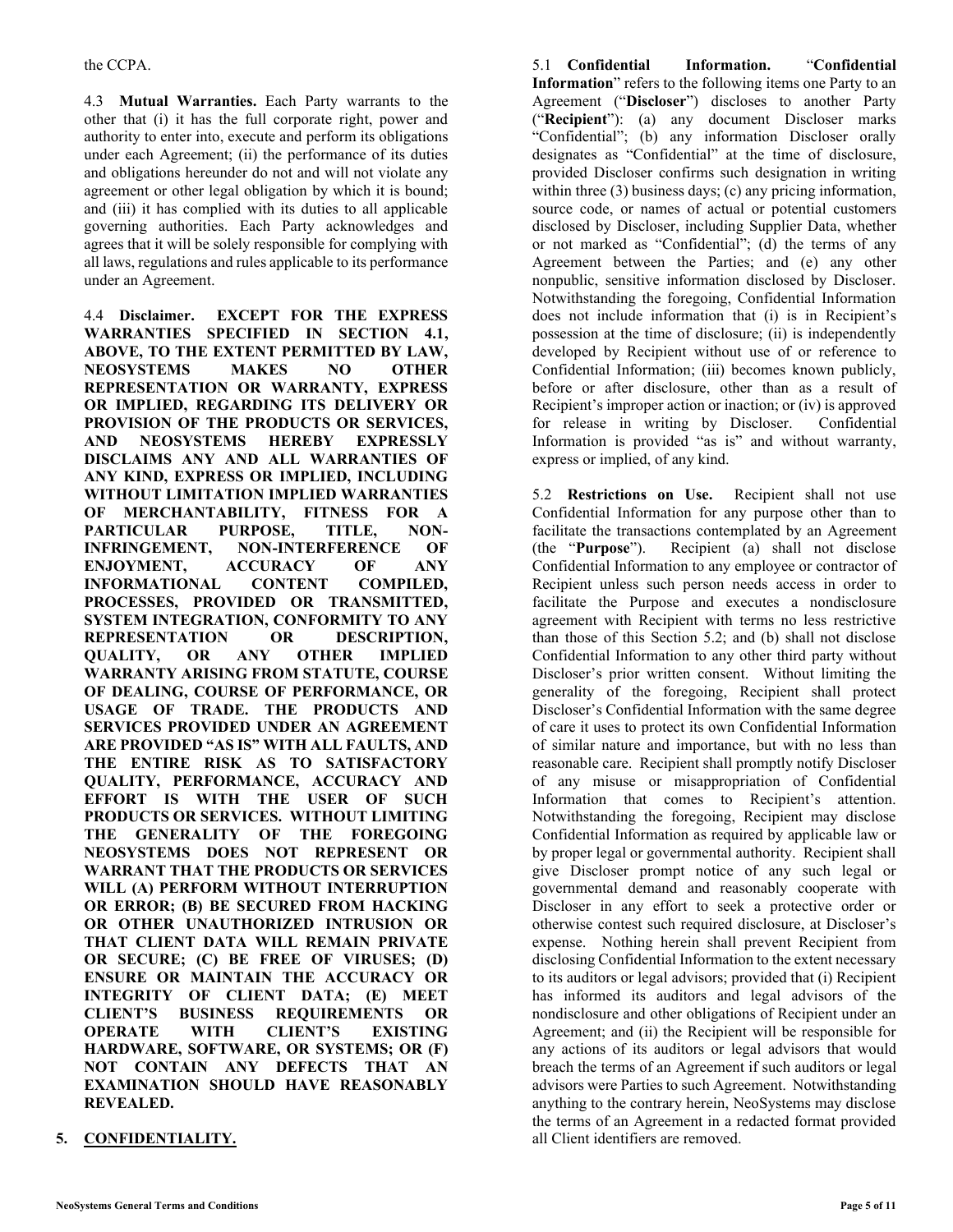5.3 **Injunction.** Recipient agrees that breach of this Section 5 would cause Discloser irreparable injury, for which monetary damages would not provide adequate compensation, and that in addition to any other remedy, Discloser will be entitled to injunctive relief against such breach or threatened breach, without proving actual damage or posting a bond or other security.

5.4 **Termination and Return.** The obligations of Section 5.2 above will survive the termination of an Agreement for a period of five (5) years; provided, however, that such obligations related to Confidential Information constituting Discloser's trade secrets will continue so long as such information remains subject to trade secret protection pursuant to applicable law, and such obligations relating to Supplier Data shall survive the termination or expiration of an Agreement. Upon termination of an Agreement or upon request of Discloser, Recipient shall promptly (but no later than sixty (60) days following the date of such request) account for and return all tangible evidences or embodiments of Discloser's Confidential Information to Discloser, or certify, in writing, the destruction thereof, except that each Party may retain an archived copy to be used only in case of a dispute arising under an Agreement, and in such case only to the extent disclosure is reasonably necessary in connection with any dispute, claim, or action between the Parties. Notwithstanding the foregoing, the obligations to return or destroy Confidential Information shall not cover information that is maintained on routine computer system back up storage devices; in each case so long as such retained or backed up information is kept confidential in accordance with the confidentiality obligations hereunder.

5.5 **Exception & Immunity**. Pursuant to the Defend Trade Secrets Act of 2016, 18 USC Section 1833(b), Recipient is on notice and acknowledges that, notwithstanding the foregoing or any other provision of an Agreement:

5.5.1 **Immunity**. An individual shall not be held criminally or civilly liable under any federal or state trade secret law for the disclosure of a trade secret that (a) is made (i) in confidence to a federal, state, or local government official, either directly or indirectly, or to an attorney; and (ii) solely for the purpose of reporting or investigating a suspected violation of law; or (b) is made in a complaint or other document filed in a lawsuit or other proceeding, if such filing is made under seal.

5.5.2 **Use of Trade Secret Information in Anti-Retaliation Lawsuit.** An individual who files a lawsuit for retaliation by an employer for reporting a suspected violation of law may disclose the trade secret to the attorney of the individual and use the trade secret information in the court proceeding, if the individual (a) files any document containing the trade secret under seal; and (b) does not disclose the trade secret, except pursuant to court order.

5.6 **Retention of Rights.** No Agreement shall transfer ownership of Confidential Information or grant a license

thereto. Except to the extent another section of an Agreement specifically provides to the contrary, Discloser will retain all right, title, and interest in and to all Confidential Information. Neither Party shall reverse engineer, reverse translate, disassemble or decompile any computer programs, appliances, prototypes or other tangible objects that embody the other Party's Confidential Information or that are provided to the Party under an Agreement.

5.7 **Feedback**. Nothing in an Agreement or in the Parties' dealings arising out of or related to an Agreement will restrict NeoSystems' right to use, profit from, disclose, publish, keep secret, or otherwise exploit Feedback (as defined below), without compensating or crediting Client or the individual providing such Feedback, except to the limited extent that Section 5 (Confidentiality) governs Feedback that constitutes Client's Confidential Information. Notwithstanding the provisions of Section 5 (Confidentiality), Client may not designate Feedback as its Confidential Information to the extent that such Feedback relates to NeoSystems or its Products or Services. ("Feedback" refers to any suggestion or idea for improving or otherwise modifying any of NeoSystems' Products or Services.)

5.8 **Monitoring.** NeoSystems may monitor and collect configuration, performance, and usage data relating to Client's use of the Products and Services (a) to facilitate delivery of the Products and Services; and (b) improve delivery of the Products and Services. Client shall not interfere with such monitoring.

# **6. INTELLECTUAL PROPERTY.**

6.1 **Acknowledgement of Ownership.** Client acknowledges that, except with respect to Third Party Components not owned by or licensed to NeoSystems, all applicable Intellectual Property Rights in the Products and Services, and any modifications or enhancements thereto made by NeoSystems, whether or not made at Client's request, are and shall belong to and remain the property of NeoSystems.

6.2 **No Work for Hire.** No modifications or changes made to the Products or Services by NeoSystems pursuant to Client's request shall be considered as constituting, producing, or resulting in a "work for hire" under the copyright laws of the United States. NeoSystems shall for all purposes be deemed the author and originator of all Products and Services directly resulting from any work performed by NeoSystems pursuant to an Agreement.

6.3 **License.** During the term of an Agreement, subject to payment of Fees and Expenses by Client as provided therein, NeoSystems grants, and Client accepts, a limited, personal, non-exclusive, non-transferable, non-assignable, revocable license without the right to sublicense, to use the Licensed Materials and NeoSystems Tools owned or licensed by NeoSystems for its own internal business purposes during and pursuant to the terms of an Agreement and subject to the terms of any license agreement between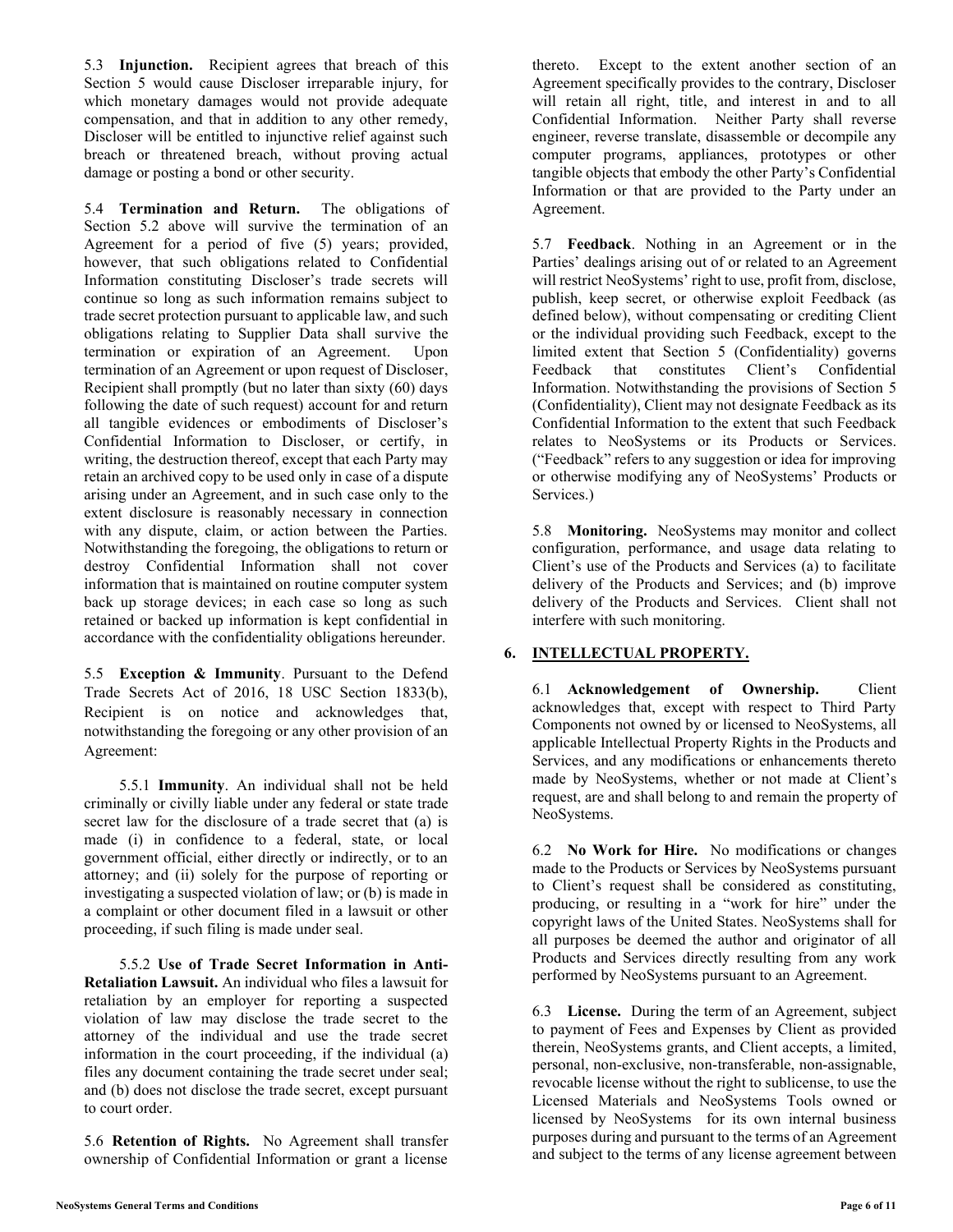NeoSystems and any Third Party Vendor; provided, however, that Client may not (a) disclose or make available to third parties any portion of such NeoSystems Tools or Licensed Materials without NeoSystems' advance written permission; (b) copy or duplicate such NeoSystems Tools or Licensed Materials; (c) reverse engineer, decompile, disassemble, or recompile such NeoSystems Tools or Licensed Materials; or (d) modify or make derivative works of such NeoSystems Tools or Licensed Materials. "Use" as used in this Section 6.3 shall mean the ability to run, execute and display the Licensed Programs for internal business purposes only in object code form, only in the United States, and only on the hardware on which it is installed for the sole purpose of enabling Client to receive the Services. Client acknowledges that the NeoSystems Tools and Licensed Materials are copyrighted, that title to such NeoSystems Tools and Licensed Materials remains with NeoSystems or its suppliers, and that the content and design of such NeoSystems Tools and Licensed Materials are valuable trade secrets. Any license granted hereunder may be terminated by NeoSystems in the event of Client's breach of the terms of the license or an Agreement, including without limitation any Default under Section 3.1. Upon termination of an Agreement, the licenses granted in this Section 6.3 will terminate, Client shall cease all use of the NeoSystems Tools and Licensed Materials, and each Party shall promptly return to the other Party any property belonging to such other Party.

6.4 **IP Rights to the System.** During the term of an Agreement, Client may access and use the System pursuant to an Agreement. Notwithstanding anything to the contrary herein, NeoSystems retains all right, title, and interest in and to the System, including without limitation all software used to provide the System, all graphics and user interfaces reproduced through the System, and any and all Intellectual Property Rights therein. An Agreement does not grant Client any Intellectual Property Rights or license in or to the System or any of its components. Client recognizes that the System and its components are protected by copyright and other laws.

6.5 **License of Server Content.** Client agrees to and hereby grants to NeoSystems a limited, nonexclusive, royalty-free, license to use, store, transmit, copy, display, process, delete, retain, and modify Client Data (a) as necessary to provide the Services to Client under an Agreement; (b) to perform or enforce contractual obligations; (c) to comply with applicable law; (d) as necessary to monitor and improve the Services; and (e) for statistical, analytical and other aggregate non-personally identifiable use, alone and/or together with other Data.

6.6 **Publicity.** Client agrees that NeoSystems may publicly disclose that NeoSystems is or has provided Services or Products to Client and may use Client's name and logo to identify Client as a customer of NeoSystems in promotional materials, including without limitation press releases.

**7. INDEPENDENT CONTRACTORS.** The Parties are each independent contractors. A Party will not be considered to be an employee, partner, or joint venturer of or with the other Party within the meaning or application of any federal, state, or local laws or regulations including, but not limited to, laws or regulations covering unemployment insurance, workmen's compensation, industrial accident, labor, or taxes. NeoSystems and Client are now and will remain during the term of any Agreement separate and independent entities. As such, neither Party has the power or right to bind or obligate the other Party, and will not hold itself out as having such authority.

**8. NON-SOLICITATION.** To the extent permitted by law and to the extent not inconsistent with applicable antitrust laws and regulations, the Parties will not, without the prior written consent of the other Party, hire nor solicit for employment, directly or indirectly, employees, subcontractors, or independent contractors of the other involved in the performance of the Party's obligations under an Agreement for a period of one (1) year following the termination or completion of thereof. If a Party breaches this Section 8, the breaching Party agrees to pay the aggrieved Party an amount equal to one (1) times the first year total compensation of said employee, and the aggrieved Party may seek equitable or injunctive relief as well as damages in a court of competent jurisdiction. The aggrieved Party shall be entitled to collect from the other Party all costs incurred in connection with such dispute, including attorneys' fees.

# **9. INSURANCE.**

9.1 **NeoSystems Insurance.** NeoSystems will maintain the insurance listed below during the term of an Agreement. NeoSystems will furnish Client with certificates of insurance upon Client's written request.

9.1.1 Worker's Compensation Insurance: Statutory Workers Compensation in accordance with all country, state, local, or other applicable jurisdictional requirements of the location in which work is to be performed.

9.1.2 Commercial General Liability Insurance: \$1,000,000 each occurrence; \$2,000,000 general aggregate (including bodily injury, property damage, personal injury, advertising injury, products and completed operations, and contractual liability).

9.1.3 Business Automobile Liability Insurance: \$1,000,000 per occurrence (Owned and Non-owned).

9.1.4 Excess or Umbrella liability insurance: \$5,000,000 each occurrence; \$5,000,000 general aggregate. Limit applies in excess of Employers' Liability, Commercial General Liability, and Business Automobile Liability policies.

9.1.5 Professional Liability, Errors and Omissions Insurance, and Cyber Liability Insurance: \$2,000,000 per occurrence and in the aggregate.

9.1.6 Property Insurance: covering the full replacement value (less wear and tear and applicable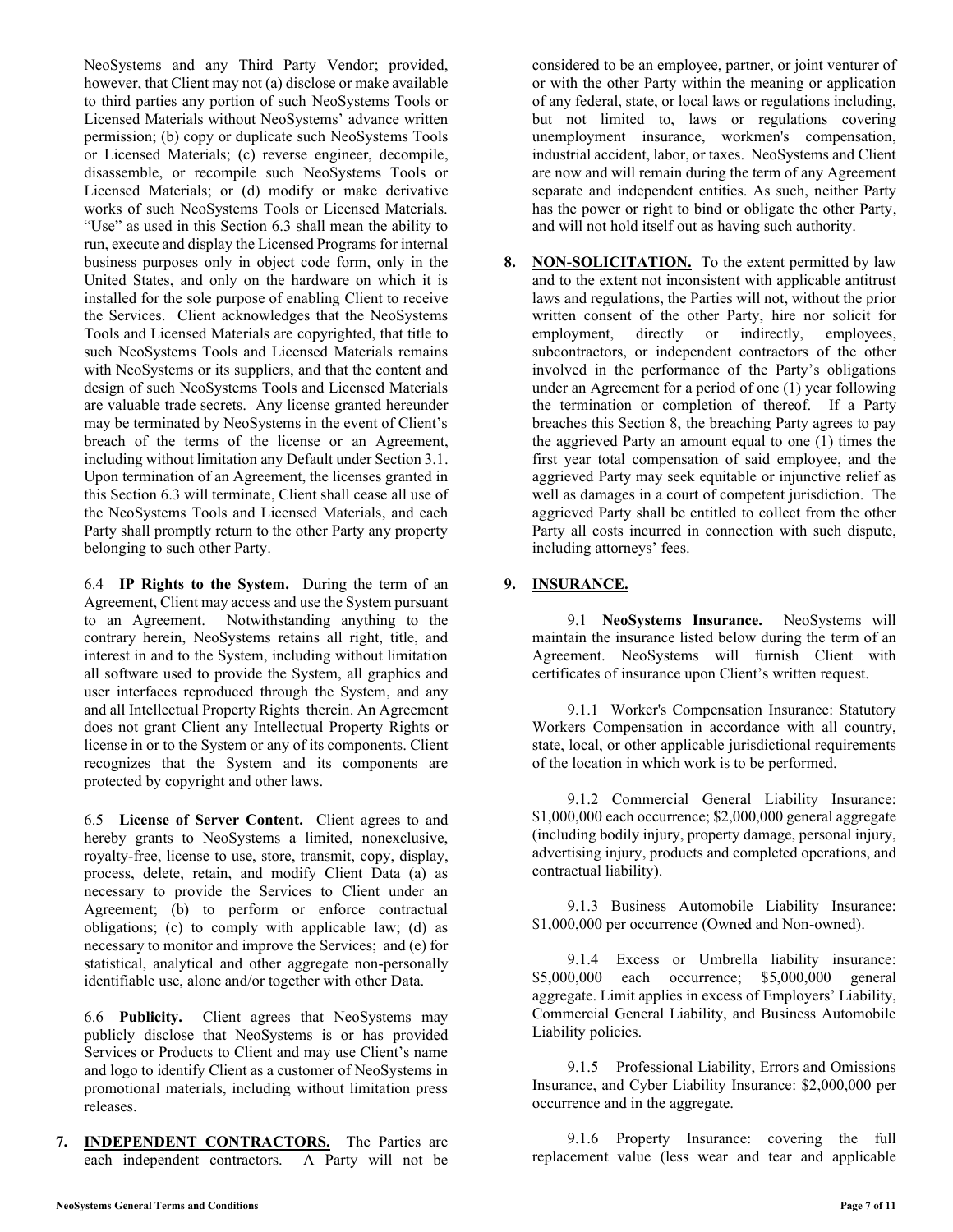depreciation) of any property specified in an Agreement to be placed in NeoSystems' care, custody and/or control to the extent and during such time that NeoSystems maintains such care, custody, and/or control.

9.2 **Client Insurance.** Client will maintain the insurance listed below during the term of an Agreement and for a period of no less than two (2) years after the expiration thereof. Client will furnish NeoSystems with certificates of insurance upon NeoSystems' written request.

9.2.1 Such insurance as may be required to meet Client's indemnity obligations in Section 11.2 hereof.

## **10. LIMITATION OF LIABILITY.**

10.1 **Limitation on Indirect Damages. TO THE MAXIMUM EXTENT PERMITTED BY LAW, IN NO EVENT SHALL EITHER PARTY BE LIABLE FOR ANY LOST PROFITS OR BUSINESS OPPORTUNITIES, LOSS OF USE OF THE PRODUCTS OR SERVICES, OR LOSS OR INACCURACY OF DATA FOR ANY REASON INCLUDING POWER OUTAGES, SYSTEM FAILURES, OR OTHER INTERRUPTIONS (SUBJECT TO THE OBLIGATIONS UNDER AN APPLICABLE SERVICE LEVEL AGREEMENT), LOSS OF REVENUE, LOSS OF GOODWILL, BUSINESS INTERRUPTION, OR FOR ANY INCIDENTAL, CONSEQUENTIAL, INDIRECT, SPECIAL, EXEMPLARY, OR PUNITIVE DAMAGES UNDER ANY THEORY OF LIABILITY, WHETHER BASED IN CONTRACT, TORT, NEGLIGENCE, PRODUCT LIABILITY, OR OTHERWISE. THIS LIMITATION OF LIABILITY APPLIES REGARDLESS OF WHETHER A PARTY KNEW OR SHOULD HAVE KNOWN OF THE POSSIBILITY OF SUCH DAMAGES AND REGARDLESS OF WHETHER ANY REMEDY FAILS OF ITS ESSENTIAL PURPOSE. CLIENT'S PAYMENT OBLIGATIONS UNDER AN AGREEMENT SHALL NOT BE CONSIDERED NEOSYSTEMS' LOST PROFITS OR LOSS OF REVENUE.**

10.2 **Limitation on Direct Damages. IN NO EVENT WILL NEOSYSTEMS' AGGREGATE LIABILITY FOR ANY AND ALL CLAIMS UNDER AN AGREEMENT EXCEED THE TOTAL FEES PAID TO NEOSYSTEMS UNDER THE AGREEMENT GIVING RISE TO THE CLAIM IN THE IMMEDIATELY PRECEDING 12 MONTH PERIOD PRIOR TO THE EVENT GIVING RISE TO THE CLAIM. THE LIMITATION OF LIABILITY UNDER THIS SECTION 10.2 IS CUMULATIVE AND NOT PER INCIDENT. THE LIMITATION OF LIABILITY AND REMEDIES IN THIS SECTION 10 ARE A REFLECTION OF THE RISKS ASSUMED BY THE PARTIES IN ORDER FOR NEOSYSTEMS TO PROVIDE AND FOR CLIENT TO OBTAIN ACCESS TO THE SERVICES AND PRODUCTS FOR THE SPECIFIED FEES.**

10.3 **Scope and Exclusions.** For the avoidance of doubt, NeoSystems' liability limits and other rights set forth in this Section 10 apply likewise to NeoSystems Affiliates. The liabilities limited in this Section 10 shall not apply to (a) Fees payable under an Agreement; (b) claims for which either party is insured; (c) Infringement Claims; (d) Third Party Claims; (e) liquidated damages; (f) attorneys' fees and costs; (g) breach of government restricted rights; or (h) claims arising from a breach of Section 5 (Confidentiality).

## **11. INDEMNIFICATION.**

11.1 **Indemnification by NeoSystems.** Subject to the remainder of this Section 11.1, NeoSystems will defend or settle any third party claim of infringement of Intellectual Property Rights enforceable in the United States resulting from Client's use of NeoSystems' Products or Services under an Agreement during the term of the applicable Agreement ("**Infringement Claim**"), and indemnify Client from the resulting costs and damages finally awarded against Client to a third party by a court of competent jurisdiction or government agency, or agreed to by NeoSystems in a written settlement, provided that Client (a) provides NeoSystems with prompt notice of any Infringement Claim; (b) allows NeoSystems, at its option, sole control of the defense and settlement of the Infringement Claim; and (c) reasonably cooperates in response to NeoSystems' requests for assistance with regard to the Infringement Claim. NeoSystems' obligations set forth in the preceding sentence include retention and payment of attorneys and payment of court costs, as well as settlement at NeoSystems' expense and payment of judgments. NeoSystems' indemnity obligation set forth in this Section 11.1 will be excused to the extent Client's failure to provide prompt notice or to reasonably cooperate prejudices the defense. NeoSystems will not, without Client's written consent, which shall not be unreasonably withheld, conditioned, or delayed, enter into any settlement of any Infringement Claim that obligates Client to admit any wrongdoing or liability or subjects it to any ongoing affirmative obligations.

11.1.1 **NeoSystems Obligations.** If a Product or Service becomes or in NeoSystems' opinion is likely to become the subject of an Infringement Claim, NeoSystems will, at its option and expense (a) secure the rights necessary for Client to continue using the Product or Service; or (b) replace or modify the Product or Service to make it non-infringing without materially reducing its functionality as set forth in an Agreement; or (c) terminate the Product or Service and refund any prepaid Fees therefor on a pro rata basis.

11.1.2 **Exclusions.** NeoSystems shall have no obligation under this Section 11 or otherwise with respect to any Infringement Claim based on (a) combination of the Products or Services with non-NeoSystems products or services or any Data, including Client Data and/or any third party Data; (b) use of the Products or Services for a purpose or in a manner not permitted by an Agreement; (c) any modification to the Products or Services made without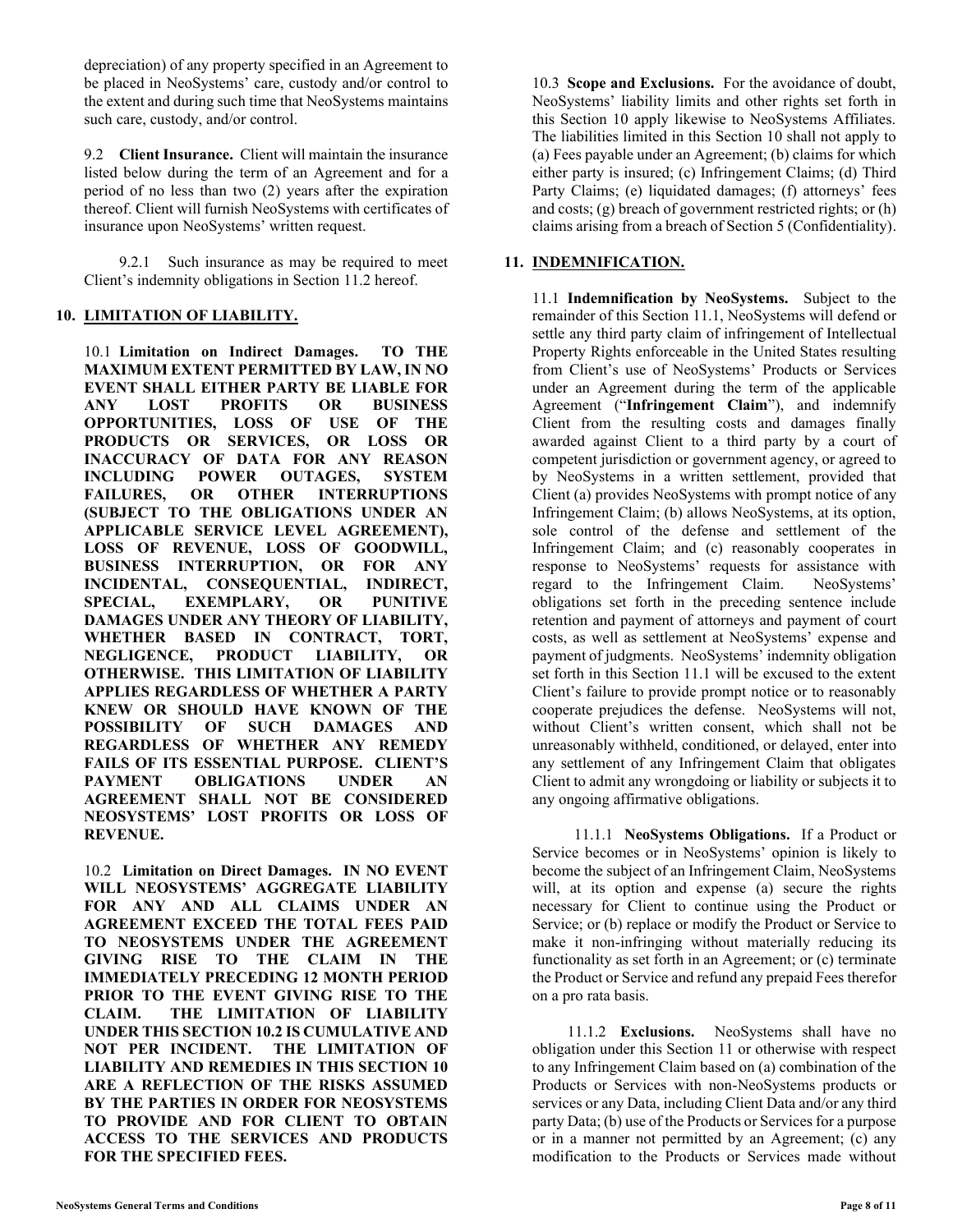NeoSystems' express written approval; (d) any claim that relates to open source software or freeware technology or any derivative or other adaptation thereof that is not embedded by NeoSystems into the Products or Services; (e) Client's failure to incorporate updates or upgrades, or Client's failure or refusal to approve NeoSystems' performance of the incorporation of such updates or upgrades, to the Products and Services that would have avoided the alleged infringement; (f) NeoSystems' modifications of the Products or Services in compliance with specifications provided by Client; (g) Client's use of Third Party Components; (h) any Products or Services provided on a no-charge basis; or (i) the acts or omissions of Client.

11.1.3 **Sole Remedy.** This Section 11.1 states Client's sole and exclusive remedy and NeoSystems' entire liability for any Infringement Claims.

11.2 **Indemnification by Client.** Client will defend and indemnify NeoSystems and any NeoSystems Affiliates against any third party claim, suit, or proceeding arising out of, related to, or alleging: (a) infringement or violation of any Intellectual Property Rights or privacy or confidentiality rights by written material, images, logos or other Client Data uploaded into the System; (b) exposure or disclosure of personally identifiable information or other private information (whether such Data belongs to Client, to one of Client's customers or users, or to other third parties), caused by an act or omission of Client; (c) that use of the System through Client's account harasses, defames, or defrauds a third party or violates the CAN-Spam Act of 2003 or any other law or restriction on electronic advertising; (d) alleged or actual misuse of, or failure to use the Products or Services, including without limitation claims by Client's users, subscribers, employees, or customers; (e) injury to or death of any individual, or any loss of or damage to real or tangible or intangible property, caused by the act or omission of Client or any of its agents, subcontractors, or employees; (f) Client's breach or misrepresentation with respect to Client Data; or (g) Client's breach of the EU General Data Protection Regulation 2016/679 ("GDPR") or other applicable law (collectively "Third Party Claims"), provided that NeoSystems (i) provides Client with prompt notice of any Third Party Claims; and (ii) reasonably cooperates in response to Client's requests for assistance with regard to Third Party Claims. Client's obligations set forth in the preceding sentence include retention and payment of attorneys and payment of court costs, as well as settlement at Client's expense and payment of judgments. Client's indemnity obligation set forth in this Section 11.2 will be excused to the extent NeoSystems' failure to provide prompt notice or to reasonably cooperate prejudices the defense. Client will not, without NeoSystems' written consent, which shall not be unreasonably withheld, conditioned, or delayed, enter into any settlement of any Third Party Claim that obligates NeoSystems to admit any wrongdoing or liability or subjects it to any ongoing affirmative obligations. Client agrees to obtain and maintain sufficient insurance to meet its indemnity obligations hereunder.

## **12. DISPUTE RESOLUTION.**

12.1 If a dispute arises between the Parties, the Party initiating such dispute will notify the other Party in writing ("**Dispute Notice**") and provide a reasonable level of detail as to the nature of the dispute, including any specific performance demanded by the Party making such claim. Following the tender of such notice, the Parties will work in good faith to resolve the dispute through successive escalation as follows:

12.1.1 **First escalation:** Upon receipt of the Dispute Notice, the Parties' respective account or project management representatives will communicate promptly and make diligent and sustained efforts to resolve the dispute within ten (10) calendar days.

12.1.2 **Second escalation:** If the Parties' respective account/project management representatives are unsuccessful in resolving the dispute, the Parties will promptly escalate the dispute to their respective senior management representatives (VP level or above), who will make diligent and sustained efforts to resolve the dispute within twenty (20) calendar days from the receipt of the Dispute Notice.

12.1.3 **Final escalation:** If the Parties' respective senior management representatives are unsuccessful in resolving the dispute, the Parties will promptly escalate the dispute to their respective C-level executive management. Each Party represents and warrants that its designated executive has full power and authority to legally bind their respective company. The Parties' respective executive designees will make diligent and sustained efforts to resolve the dispute within thirty (30) calendar days from the receipt of the Dispute Notice.

12.2 All Dispute Notice discussions will occur and conclude within the thirty (30) calendar day escalation process from the date of receipt of the initial Dispute Notice. Notwithstanding anything to the contrary contained herein, for disputes relating to Client's failure to pay any Fees and Expenses under an Agreement that are not resolved within the thirty (30) calendar day period, NeoSystems may proceed to litigate such non-payment disputes in a court of law in accordance with subsection 13.10 (Governing Law and Venue,) and shall be entitled to collect from Client all costs incurred in connection with such dispute, including attorneys' fees (including allocable costs of in-house counsel).

12.3 All other disputes arising under an Agreement, including disputes relating to the issue of waiver by conduct, will be settled by binding arbitration in Fairfax County, Virginia, or another location mutually agreeable to the Parties. The arbitration will be conducted on a confidential basis pursuant to the Commercial Arbitration Rules of the American Arbitration Association. Any decision or award as a result of such arbitration will be in writing and will provide an explanation for all conclusions of law and fact and will include the assessment of costs,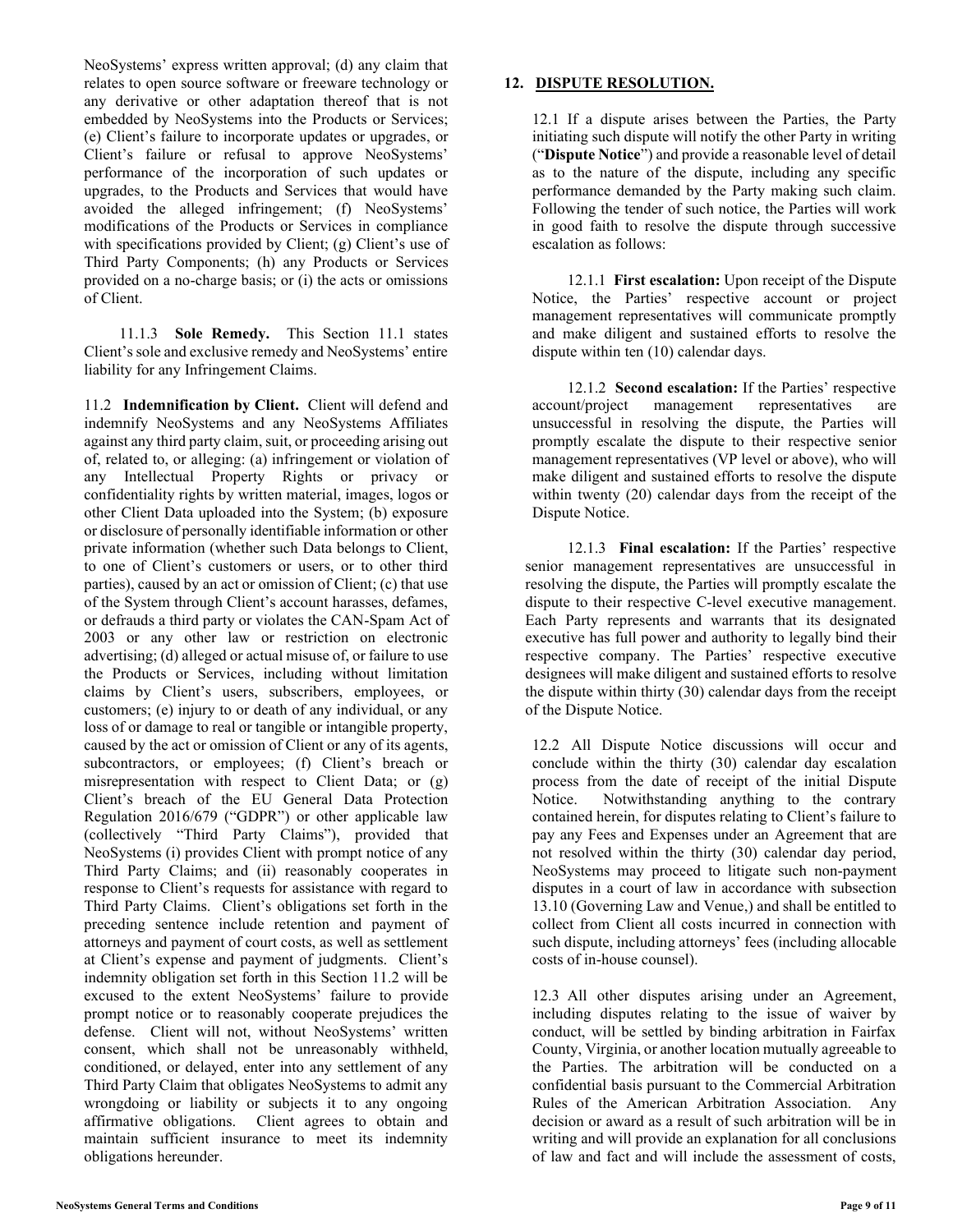expenses, and reasonable attorneys' fees (including allocable costs of in-house counsel). Any such arbitration will be conducted before an arbitrator experienced in the subject matter of an Agreement and will include a written record of the arbitration hearing. An award of arbitration may be confirmed in a court of competent jurisdiction. The prevailing Party shall be entitled to collect from the other Party all costs incurred in connection with such arbitrated dispute, including filing fees, arbitrator's fees, and attorneys' fees (including allocable costs of in-house counsel). If it becomes necessary for either Party to compel arbitration or to enforce an arbitration award, that Party may bring an action in any court of competent jurisdiction and the prevailing Party shall recover from the other Party its costs and expenses, including court costs and reasonable attorneys' fees (including allocable costs of in-house counsel).

# **13. ADDITIONAL TERMS AND CONDITIONS.**

13.1 **Amendment.** NeoSystems may amend these Terms and Conditions from time to time by posting an amended version thereof on the NeoSystems web site. Such amendment will become effective thirty (30) days after such publication. Client's continued use of the Products or Services after such thirty (30) day period will be deemed acceptance of such amended Terms and Conditions. It is Client's responsibility to check the NeoSystems web site periodically for modifications of these Terms and Conditions. Except as otherwise provided herein, an Agreement may not be modified except in a written agreement signed by authorized representatives of the Parties.

13.2 **Assignment.** All Agreements will bind and inure to the benefit of each Party's permitted successors and assigns. Neither Party may assign an Agreement, in whole or in part, without the other Party's prior written consent; provided however that either Party may assign an Agreement to an acquirer of all or substantially all of its stock or assets. Any other attempt to assign an Agreement without such consent will be null and void. Notwithstanding the foregoing, Client expressly acknowledges that NeoSystems may engage contractors to contribute to or assist with NeoSystems' obligations under an Agreement, and Client expressly agrees that such engagement of contractors is permitted and will not constitute an assignment.

13.3 **Severability**. Should a provision of an Agreement be found unenforceable or invalid by a court of competent jurisdiction, the provision will be stricken and the remaining provisions will be construed to give as much effect as possible to the remaining valid or enforceable provisions.

13.4 **Waiver.** No failure or delay by either Party in exercising any right, power or remedy under an Agreement will operate as a waiver. No waiver will be effective unless it is in writing and signed by an officer of the waiving Party. No waiver of a breach of an Agreement will constitute a waiver of any other breach of an Agreement.

13.5 **Necessary Actions.** Each Party agrees to prepare, execute, and deliver to the other Party such other instruments, documents, and statements, and to take such other action as may be reasonably necessary to carry out the purposes of an Agreement.

13.6 **Counterparts.** Agreements may be executed in any number of separate counterparts, each of which will be deemed an original, but all such counterparts will constitute a single instrument.

13.7 **No Third Party Beneficiaries**. Except as otherwise expressly provided herein, nothing in any Agreement confers upon any person or entity, other than the Parties, any legal or equitable right, benefit, or remedy of any nature.

13.8 **Entire Agreement.** These Terms and Conditions together with any applicable Agreement constitute the entire agreement between the Parties with respect to the subject matter hereof and thereof and supersede all prior and contemporaneous agreements, understandings, negotiations, and discussions, whether oral or written, between the Parties with respect to such subject matter. Neither Party has relied upon any such prior or contemporaneous communications. The Parties expressly disclaim the right to claim the enforceability or effectiveness of any oral modifications to any Agreement, or any oral amendments thereto based solely on course of dealing, waiver, release, estoppel, or other similar legal theory. The terms of these Terms and Conditions shall supersede any conflicting or additional terms, including without limitation any and all Client-supplied terms that may be different from or additional to these Terms and Conditions, in any form, including without limitation the terms and conditions of any purchase order or other purchasing-related document or communication issued by Client relating to the Products or Services.

13.9 **Construction.** The Parties agree that the terms of any Agreement result from negotiations between them. No Agreement will be construed in favor of or against either Party by reason of authorship.

13.10 **Governing Law and Venue.** All Agreements will be governed solely by the laws of the Commonwealth of Virginia without reference to (a) any conflicts of law principle that would apply the substantive laws of another jurisdiction to the Parties' rights or duties; (b) the 1980 United Nations Convention on Contracts for the International Sale of Goods; or (c) other international laws. Each Party consents to the personal and exclusive jurisdiction of the federal and state courts of Fairfax County, the Commonwealth of Virginia as the sole and exclusive venue for any legal action or proceeding arising from any Agreement. Notwithstanding anything to the contrary herein, the Parties hereby agree to waiver of a jury trial.

13.11 **Survival.** The following sections of these Terms and Conditions shall survive the expiration or termination